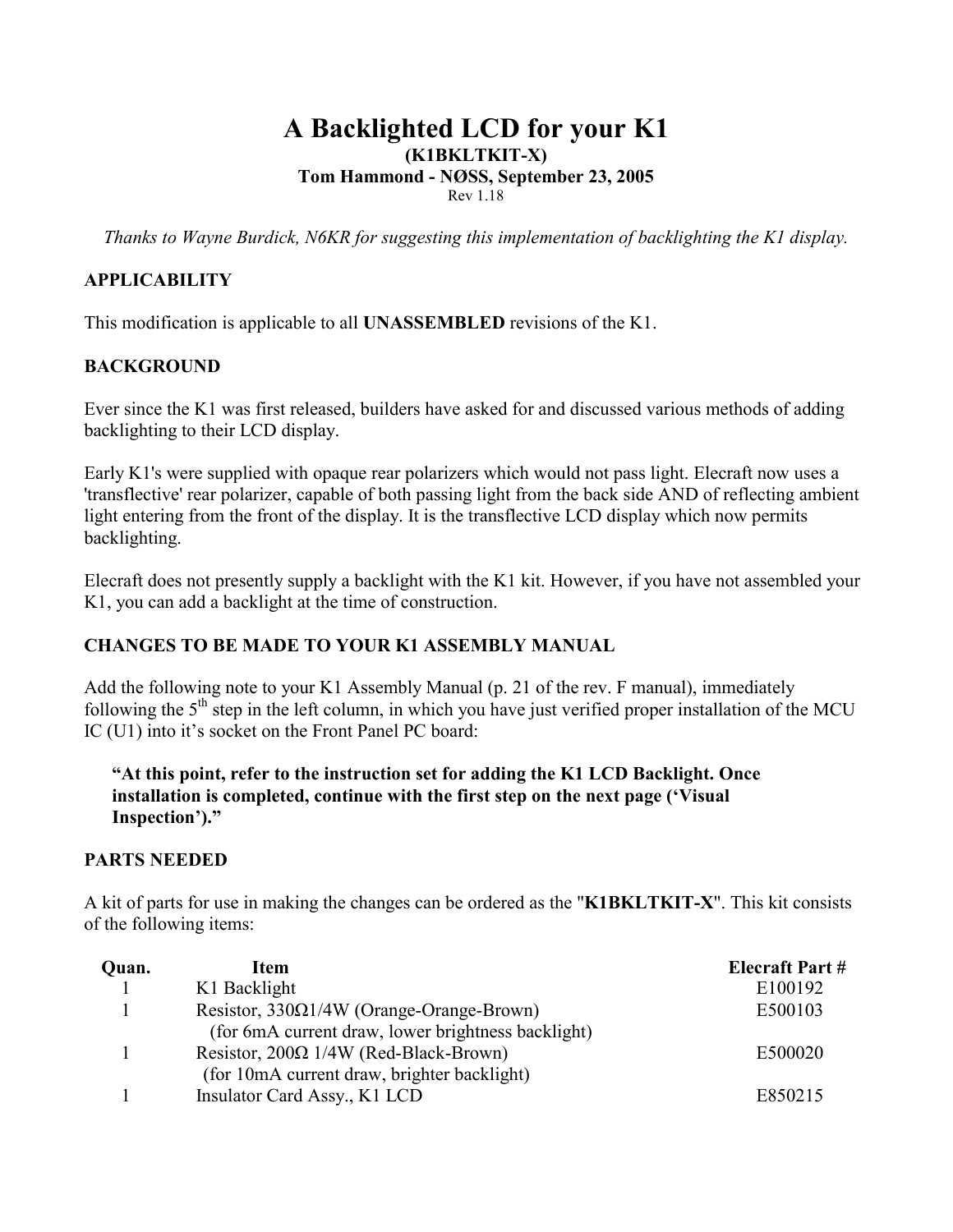### **MODIFICATION**

#### **Removal of the K1 MCU**

Experience has shown that when removing an IC from its socket, it is safest to insert the tip of a thinbladed screwdriver between the bottom of the IC and the top of the IC socket, and then to alternately lift the two ends of the IC until it comes free of the socket.

Using ESD-safe practices, carefully remove the MCU (U1) from the bottom side of the Front Panel PC board and store it in a safe place (anti-static foam, metal tray or wrapped in aluminum foil).

#### **Preparation of the Backlight Installation Site (on the Front Panel Board)**

Using a pair of flush-cutting wire cutters, flush-trim all of the component leads which are located **between** the two rows of the LCD PC board pads. This includes all wires and pins contained within the large rectangle (just to the left of C4) shown in the illustration below. Flush-trimming these leads ensures that the LED backlight and LCD will fit properly when they are installed in later steps.

#### **Installation of the LCD Backlight**

Note: During this part of the modification, you will be working with the front (switch & display) side of the Front Panel PC board. Please take time now to orient yourself with the section of the PC board which will be involved and match it against the illustration to the right.

Top-left corner of Front Panel board (switch & display side)

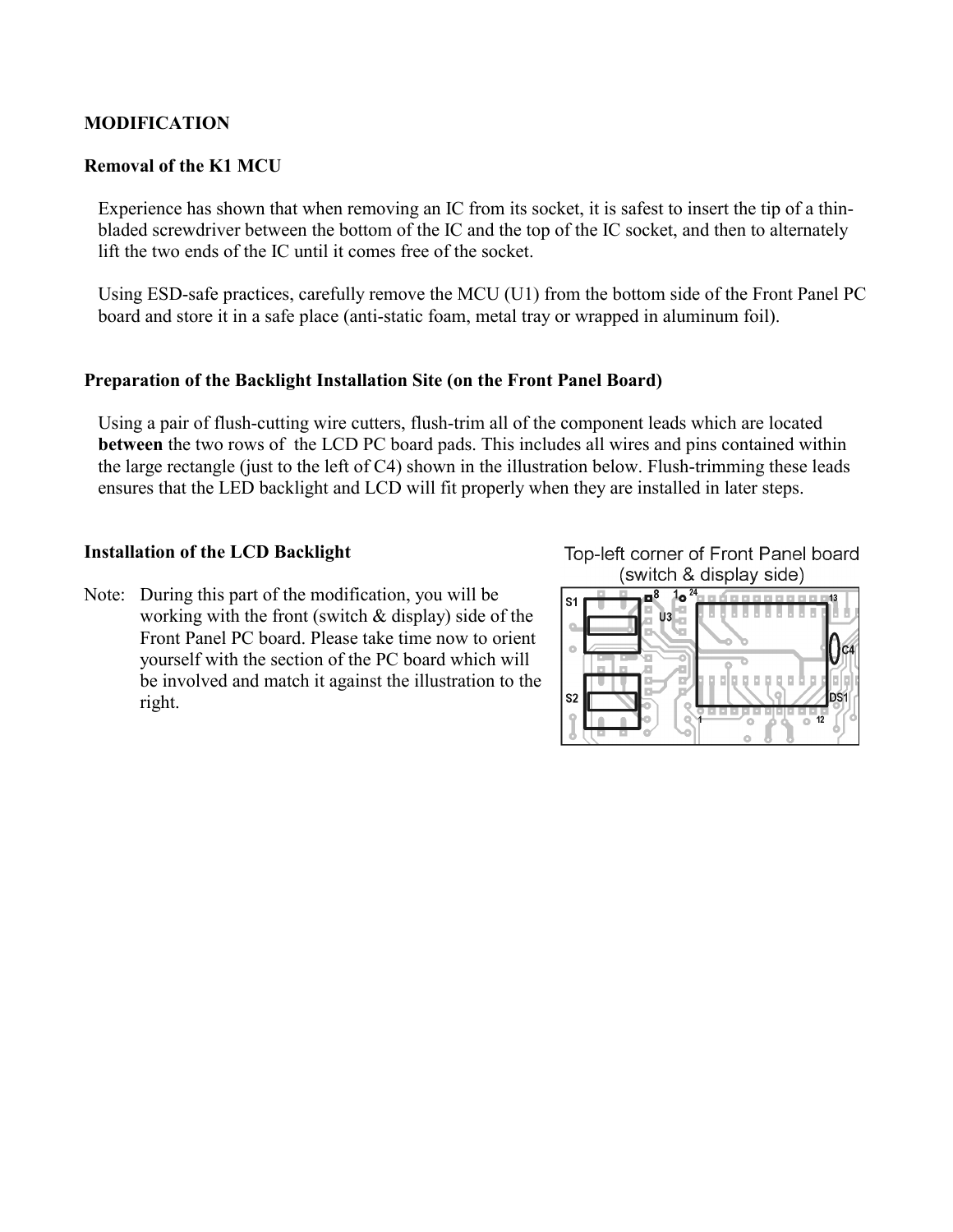### **Installation of the LCD Backlight (cont'd.)**

 1. Locate the Insulator Card assembly. This assembly will include a pre-installed piece of doublesided foam tape. **DO** *NOT* **REMOVE THE PROTECTIVE PAPER COVERING THE ADHESIVE SIDE OF THE TAPE**. When properly installed, this insulating card will fit cleanly between the PC board pins for the LCD (DS1) and, when placed up against C4 (just to the right of the LCD), it will just clear the leftmost four pins of U2 and U3 (just to the right of S1 and S2 on the left side of the PC board). Refer to the illustration .







- 2. Locate the K1 LED backlight. The front side of the backlight is protected by a thin sheet of **clear** plastic which *will* be removed in a later step. However, **DO NOT REMOVE** the thin white plastic sheets covering the front and back of the backlight. These sheets MUST remain in place. Note that the LED pins are built into a small plastic block which is embedded into the edge of the clear plastic backlight lens.
- 3. Using a pair of needle-nosed pliers, or similar device, grasp each of the LED leads about 1/16" (1.6mm) from the point at which it enters the white plastic block, and *carefully* bend the lead so it is parallel to the body of the backlight body, as shown at right.
- 4. Trim the length of the LED leads to 1/8" (3.2mm), as shown at right.
- 5. Using a sharp blade (a single-edged razor blade or Xacto knife works well), carefully score the protective covering of the foam tape 1/8" (3.2mm) from its left edge (see illustration) and remove the scored covering to expose the adhesive of the foam.



**Elecraft LED Backlight** Cut to: 1-1/4" x 3/4"

**CAREULLY bend LED pins** out from body of backlight





Score and remove 1/8" of the cover from tape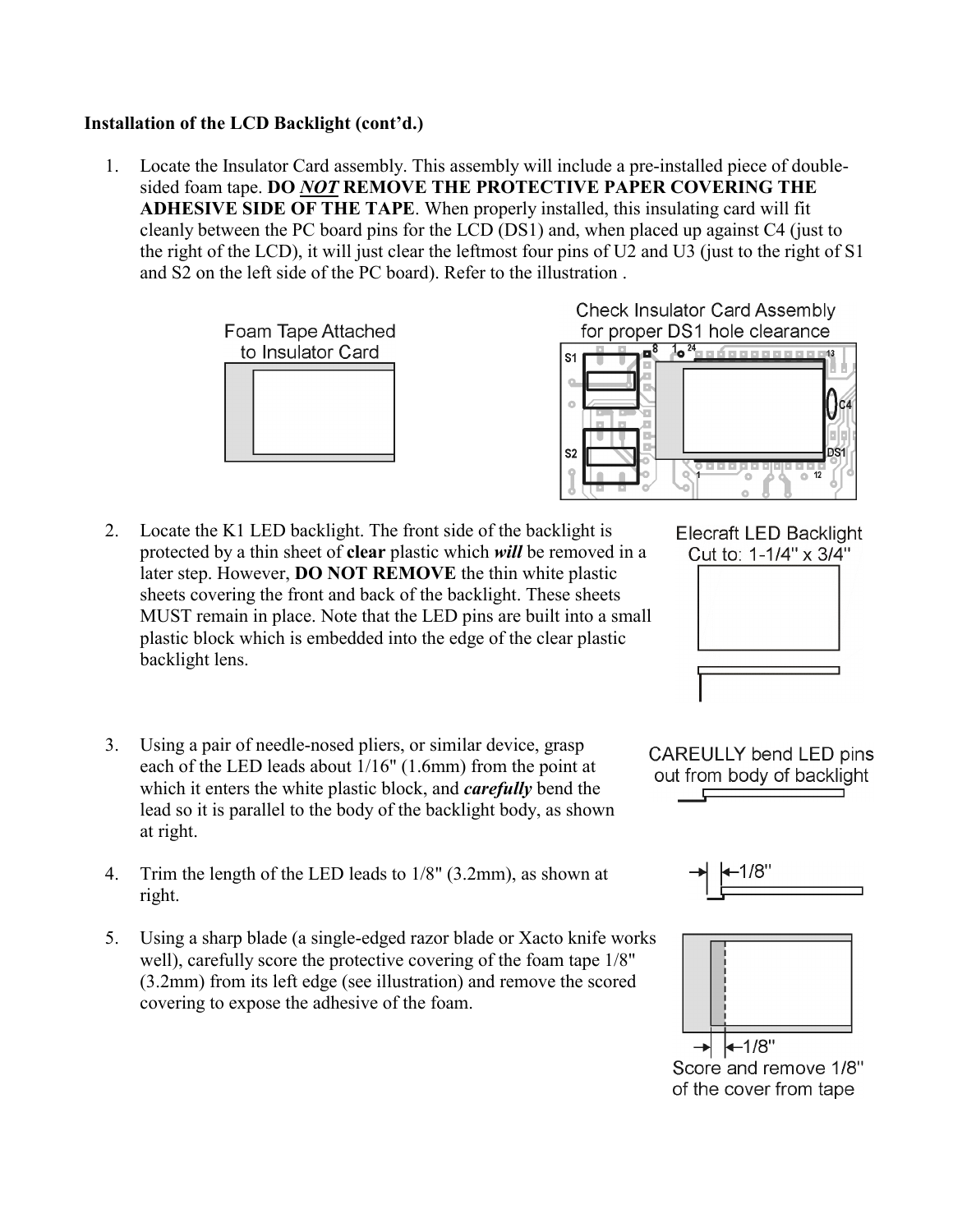# **Installation of the LCD Backlight (cont'd.)**

- 6. Taking care to not pull loose the thin white plastic covers which are attached to the front and back of the LED backlight, carefully remove the masking tape from the cut end of the LED backlight. At this time you **should** remove the **clear** plastic film which may still be protecting the front of the backlight assembly. Again, **DO NOT** remove the thin white plastic sheets which cover both the front and back of the backlight assembly.
- 7. With its LED leads positioned to the left, as illustrated, and with the **right** edges of both the LED backlight and the insulator card assembly aligned, place the LED backlight on top of the foam, and press down lightly.

 **NOTE:** The "K" and "A" annotations shown on the illustration indicate the cathode (K) and anode (A) of the LED within the backlight. This nomenclature is printed on the *back* side of the backlight, but is shown here for future reference. The Anode (A) pin will *always* be the bottom of the two pins.

 8. The LED current-limiting resistor must now be chosen. A value of 330 ohms will give you a current drain of about 6mA with adequate illumination. A value of 200 ohms will provide a somewhat brighter display, but with a slightly higher current drain of about 10mA.

 Using the illustration at right, install the selected current-limiting resistor between the ANODE (A) pin of the backlight LED and pin 8 of U3 (+6VDC). Refer to the illustration and the other side of the Front Panel PC board to confirm the position of U3-8.

- 9. Following the illustration above, use one of the clipped resistor leads and install a jumper wire between the cathode (K) lead of the backlight LED and the grounded pin 1 of at U3. Note that the insulator card assembly is covering most of the pins of U3, so you must be sure that you have found pin 1 of U3 before you attach this short jumper wire. Pin U13-1 is just to the left of Pin 24 of the LCD display (DS1).
- 10. Carefully reinstall U1 into its socket. Ensure that ALL of the IC pins are inside the socket before you press it into place.
- 11. In this step, you will install the LCD display. It is *IMPORTANT* that you install the LCD properly, so the small bump on the side of the display is pointing to the *left*. See the illustration at right for assistance in identifying the proper orientation of the LCD display when it is installed.









Solder LED anode resistor to U3-8 and Cathode (K) jumper to U3-1